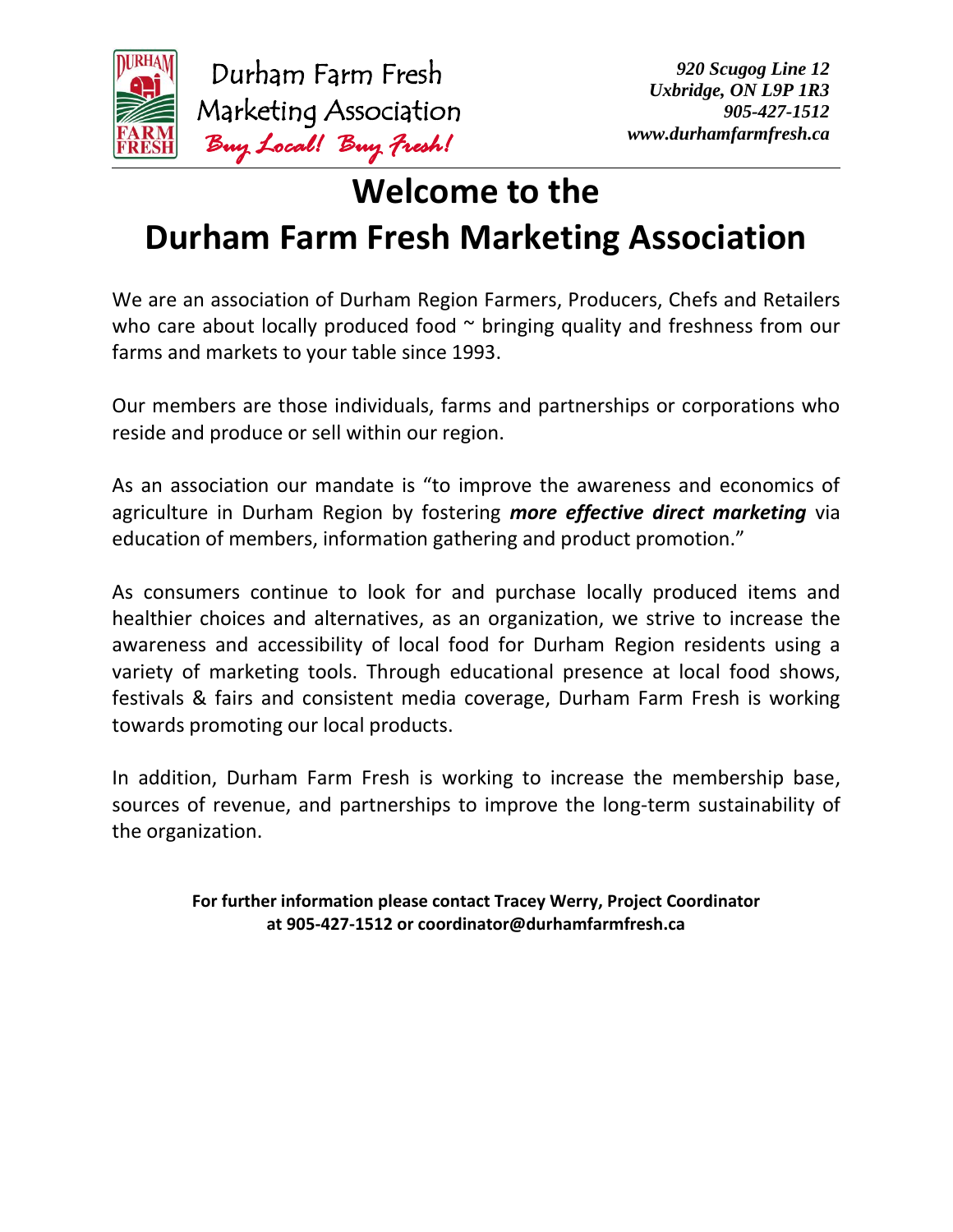

## **Durham Farm Fresh Membership Levels**

Durham Farm Fresh offers three distinct membership categories. This allows for a variety of farms and businesses who have a vested interest in the production and promotion of local food to be a member of our Association.

Upon application, new members are assigned by the Membership Committee into one of the three categories based on the following criteria:

- Full Member Voting Member (must meet all of the following criteria):
	- An inspection/tour with coordinator and a director has determined that the business primarily operates as a farm
	- Produces the majority of the principle agricultural product(s) sold
	- Has direct, on premise or farm gate sales of their product
- Associate Member Voting Member (must meet all of the following criteria):
	- An inspection/tour with coordinator and a director has determined that the business primarily operates as a farm
	- Produces the majority of the principle agricultural product(s) sold

OR

- Is a registered business AND
- Produces value-added products primarily using Durham Region grown products

\*\*Note: Farm gate or on-site sales of product are not mandatory for associate membership.

- Supporting Member Non-Voting
	- Any business, organization, or market with a proven vested interest in promoting agricultural products produced in Durham Region and has paid the annual fee associated with their membership
	- A Farmers Market where 50% of the vendors meet the above criteria

#### We welcome your application!

(Please note: all new member applications are reviewed by the Membership Committee and approval is subject to meeting the above criteria while fitting within the mandate and morals of the organization. Receipt of an application does not guarantee membership approval.)